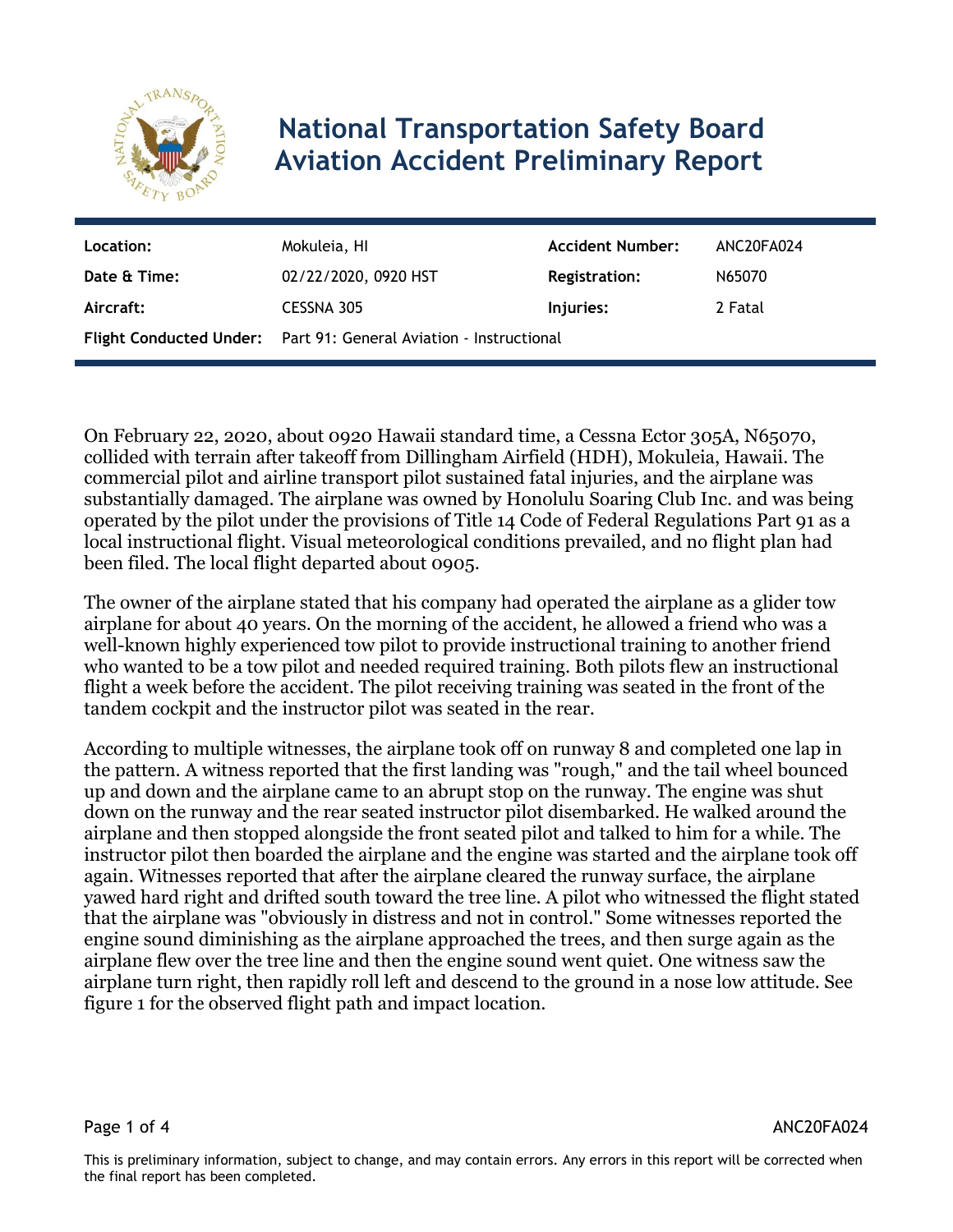

Figure 1. Observed accident flight route and impact location (Courtesy of Honolulu Police Department)

The wreckage was located in a field of long grass on US Army property about 800 ft south of the runway near an access road. The airplane came to rest slightly nose down, upright on the fuselage in a left wing down attitude heading about 100°. The forward fuselage and left wing leading edge sustained substantial damage. The propeller was separated from the engine and located in a 6 inch depression about 4 ft in front of the wreckage. The fuselage exhibited buckling on the left side mid-section. Fuel leaks were evident at the left wing tank and fuel was present in the right wing fuel tank. All major components were located at the scene. See figure 2.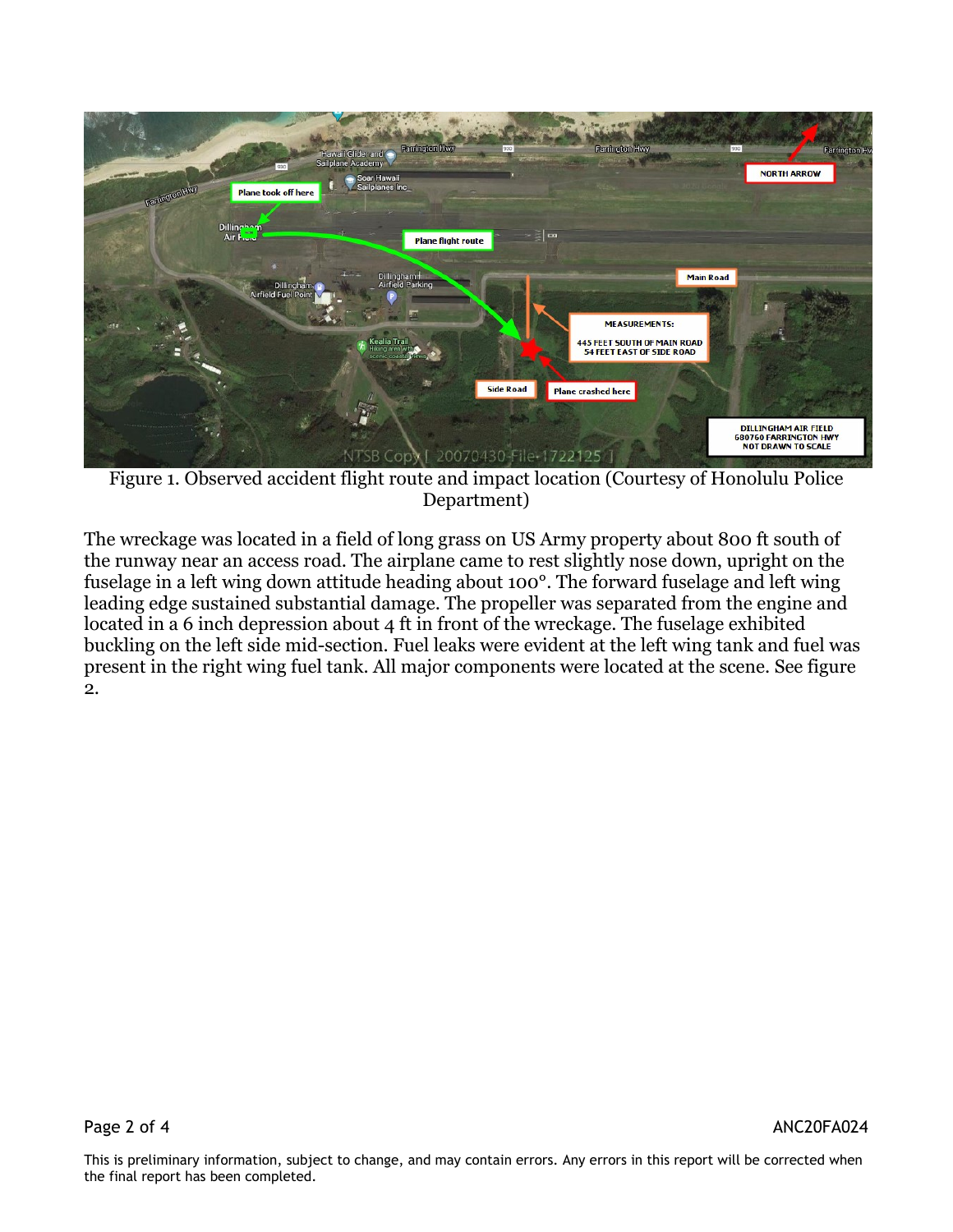

Figure 2. Aerial view of N65070 wreckage (Courtesy of Honolulu Police Department)

The airplane was equipped with a Continental O-470 engine. The wreckage has been retained for further examination.

All witnesses interviewed stated that the winds were less than 5 knots from 080° at the time of the accident.

## **Aircraft and Owner/Operator Information**

| Aircraft Make:        | <b>CESSNA</b> | Registration:                            | N65070   |
|-----------------------|---------------|------------------------------------------|----------|
| Model/Series:         | 305 A         | <b>Aircraft Category:</b>                | Airplane |
| <b>Amateur Built:</b> | No            |                                          |          |
| Operator:             | On file       | <b>Operating Certificate(s)</b><br>Held: | None     |